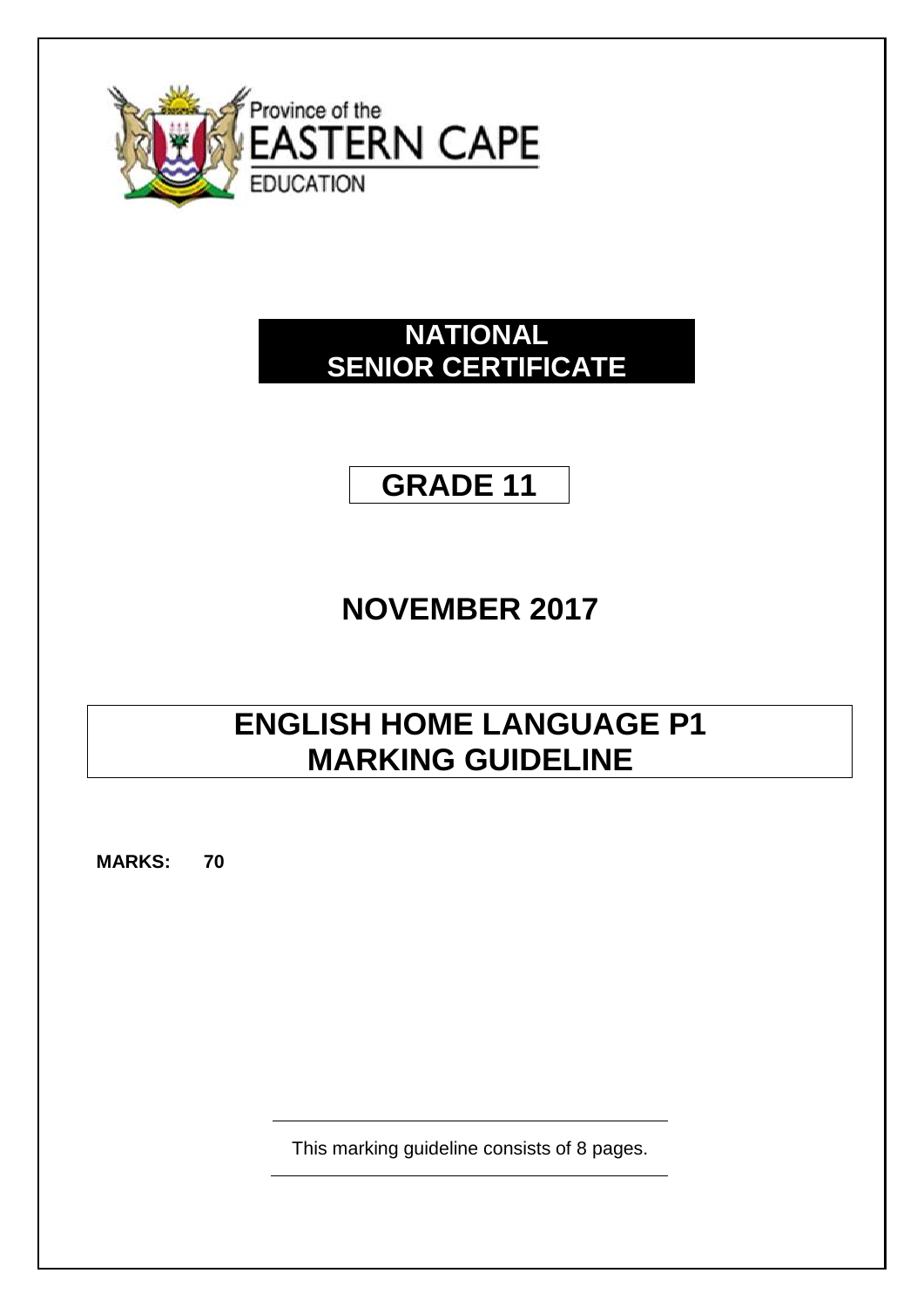## **NOTE:**

- This marking memorandum is intended as a guide for markers.
- It is by no means prescriptive or exhaustive.
- Candidates' responses should be considered on merit.
- Answers should be assessed holistically and points awarded where applicable. The memorandum should be discussed before the commencement of marking.

# **INSTRUCTIONS TO MARKERS**

Marking the comprehension:

- Because the focus is on understanding, incorrect spelling and language errors in responses should not be penalised unless such errors change the meaning/understanding. (Errors must still be indicated.)
- If a candidate uses words from a language other than the one being examined, disregard those words, and if the answer still makes sense, do not penalise. However, if a word from another language is used in a text and required in an answer, this will be acceptable.
- For open-ended questions, no marks should be awarded for YES/NO or I AGREE/I DISAGREE. The reason/substantiation/motivation is what should be considered.
- No marks should be awarded for TRUE/FALSE or FACT/OPINION. The reason/substantiation/motivation/quotation is what should be considered.
- For questions which require quotations from the text, do not penalise candidates for omitting the quotation marks or for an incorrect spelling within the quotation.
- When one-word answers are required and the candidate gives a whole sentence, mark correctly provided that the correct word is underlined/highlighted.
- When two/three facts/points are required and a range is given, mark only the first two/three.
- Accept dialectal variations.
- For multiple-choice questions, accept BOTH the letter corresponding to the correct answer AND/OR the answer written out in full.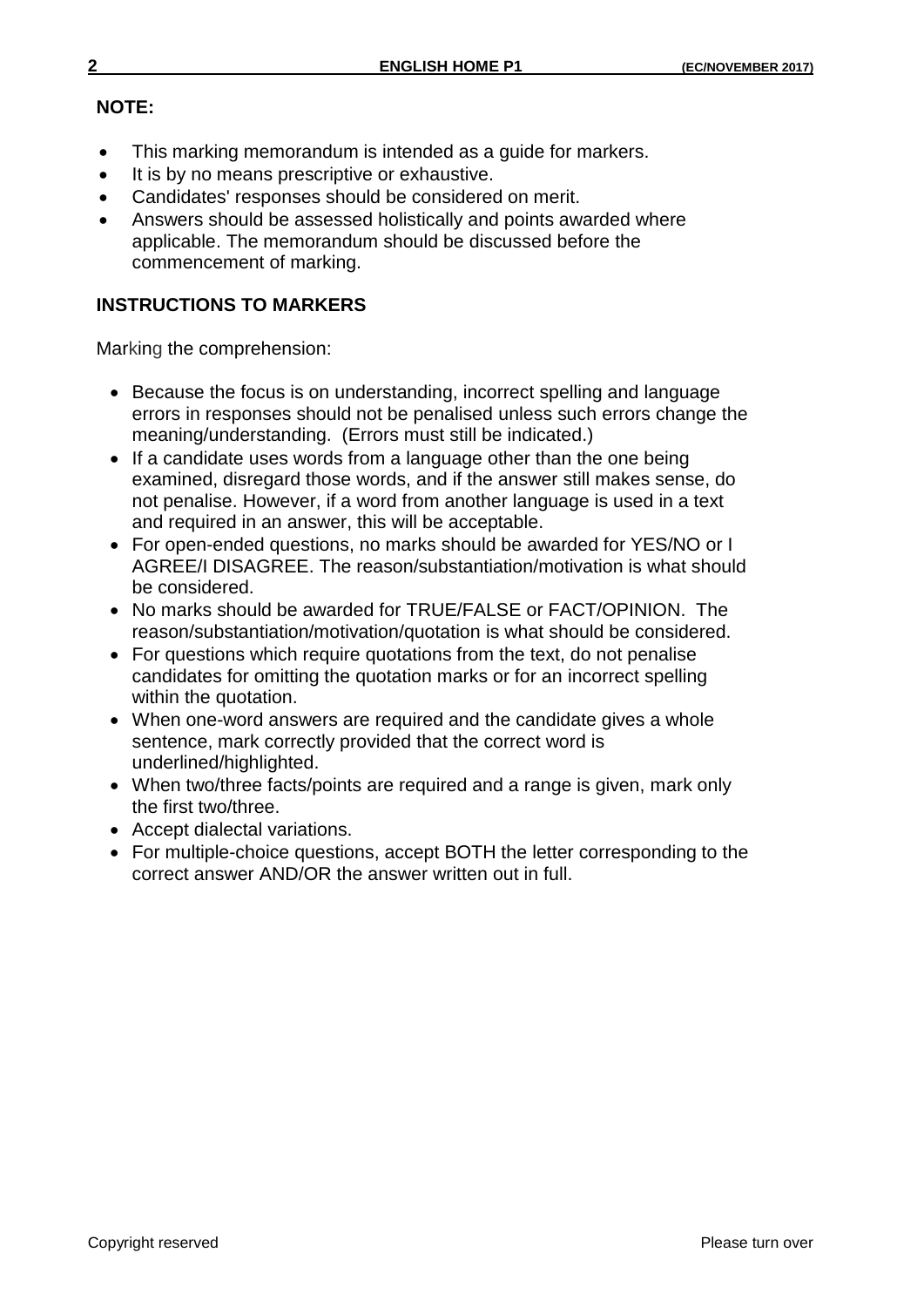#### **SECTION A: COMPREHENSION**

#### **QUESTION 1: READING FOR MEANING AND UNDERSTANDING**

|     |                                                                                                                                                                          | <b>QUESTIONS: TEXT A</b>                                                                                                                                                                                             |     |  |
|-----|--------------------------------------------------------------------------------------------------------------------------------------------------------------------------|----------------------------------------------------------------------------------------------------------------------------------------------------------------------------------------------------------------------|-----|--|
| 1.1 |                                                                                                                                                                          | The passage involves YouTube's popularity and the popularity of<br>people who post on YouTube.<br>Anyone can achieve instant fame when enough people watch<br>his/her post on YouTube.<br>1 point = $2$ marks        | (2) |  |
| 1.2 | Teenagers use the internet freely and fearlessly spend weekends<br>browsing, while parents have fears about it, lest their children are<br>corrupted by it somehow.      |                                                                                                                                                                                                                      |     |  |
| 1.3 | Teenagers see YouTube as a platform where they can view videos of<br>all kinds of people and where there is freedom to express themselves<br>as they are.                |                                                                                                                                                                                                                      |     |  |
| 1.4 | disapproval                                                                                                                                                              |                                                                                                                                                                                                                      | (1) |  |
| 1.5 | 1.5.1                                                                                                                                                                    | Metaphor                                                                                                                                                                                                             | (1) |  |
|     | 1.5.2                                                                                                                                                                    | Just as a snowball rapidly gathers more snow and momentum<br>going down a hill, the group's popularity has grown rapidly.                                                                                            | (2) |  |
| 1.6 | People who share knowledge about the same topics are the<br>in-the-know club.<br>They are also ahead of others as far as certain knowledge is<br>$\bullet$<br>concerned. |                                                                                                                                                                                                                      | (2) |  |
| 1.7 | It makes it more personal – the reader can associate with her on a<br>deeper level as she can communicate with real astronauts and<br>engineers on YouTube.              |                                                                                                                                                                                                                      |     |  |
| 1.8 |                                                                                                                                                                          | B / (neologism)                                                                                                                                                                                                      | (1) |  |
| 1.9 |                                                                                                                                                                          | • The motive of the vloggers mentioned (Troye Sivan, Jacksgap,<br>Zoelle) is apparently selflessness and compassion as they have all<br>either donated money to worthy causes or shared self-help with<br>YouTubers. |     |  |
|     | $\bullet$                                                                                                                                                                | There could be a hidden agenda though to get a bigger fan base<br>through these worthy contributions.<br>(Teacher's discretion.)                                                                                     | (3) |  |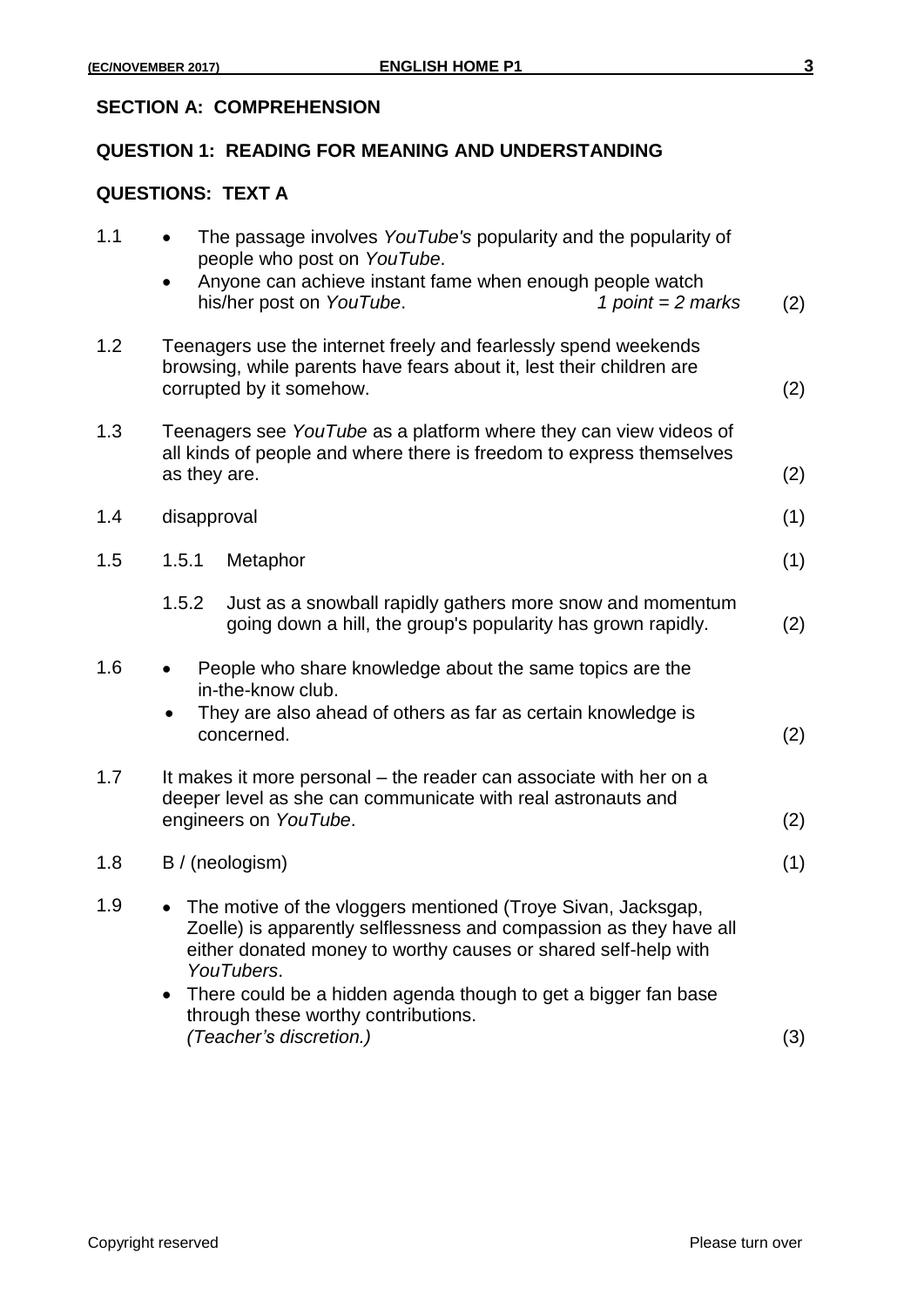# 1.10 **YES**

According to the article one in seven people watch *YouTube*, and with many people being in possession of a cellphone or iPhone, they can be instantly connected to *YouTube*.

(Can also use information given in paragraph 10 to substantiate opinion.)

#### **OR**

### **NO**.

With the availability of DSTV or TV in general, most people are in the routine of watching it to relieve themselves of boredom or to de-stress, which would not change soon. (3)

1.11 The people controlling TV stations, determine what the viewer can watch whereas with *YouTube* the viewer has access to anything he / she wants to watch.  $(2)$ 

1.12 *(Teacher's discretion.)*

**YES** or **NO** plus valid substantiation.

e.g. Yes: We would normally expect teenagers to be more inclined to watch *YouTube* as their cellphones are constantly with them and they would want to explore all the different videos available on *YouTube*.

No: People aged 25–34 are the working force of the country and would need relaxation after a hard day's work, or might need information for job purposes which they can find on *YouTube*. (2)

- 1.13 Females typically watch more videos regarding cosmetics and makeup, as they are concerned about their appearance. Males typically enjoy watching videos comprising competition and outwitting others. (2)
- 1.14 The graphs in Text B illustrate not only the age groups who view *YouTube*, but also their areas of interest and all of this serves to show how popular *YouTube* is, which reinforces the message of Text A, that *YouTube* is easy to access and is visited by a large number of all age  $groups.$   $(3)$

# **TOTAL SECTION A: 30**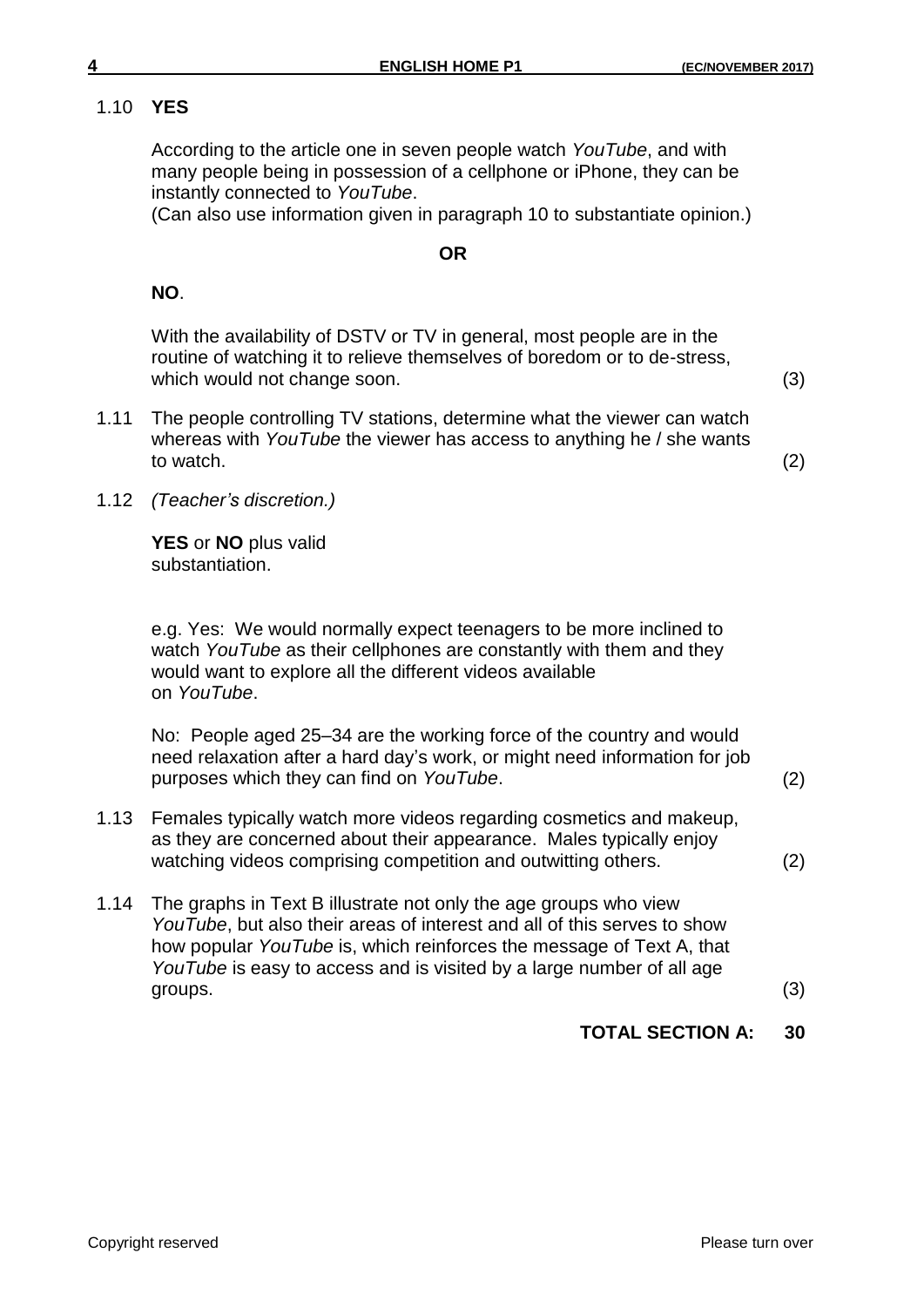#### **SECTION B: SUMMARY**

#### **QUESTION 2: SUMMARISING IN YOUR OWN WORDS**

Candidates need to write in FULL SENTENCES and list *The ways in which you can adapt your home to save the environment.*

Use the following main points that the candidate should include in the summary as a *guideline*.

Any SEVEN valid points are to be credited in paragraph-form.

| <b>Quotes</b>  |                                                                                                         |              | <b>Own words/Points</b>                                         |  |  |
|----------------|---------------------------------------------------------------------------------------------------------|--------------|-----------------------------------------------------------------|--|--|
| 1.             | Skylights and solar tubes are<br>installed in your ceiling to let in<br>more light.                     | $\mathsf{A}$ | Install skylights and solar tubes.                              |  |  |
| 2.             | Compact fluorescent or LED<br>lights do cost more, but they<br>also last longer                         | B            | Switch to compact fluorescent or<br>LED light bulbs.            |  |  |
| 3.             | If your taps drip, get them fixed                                                                       | $\mathsf{C}$ | Fix leaks.                                                      |  |  |
| 4.             | Choose curtains or blinds<br>Cool in summer and warm in<br>winter /<br>consider tinting your<br>windows | D            | Install window treatments that<br>maximise energy conservation. |  |  |
| 5.             | Deciduous trees provide shade<br>in summer  warming rays in<br>winter                                   | E            | Plant barrier trees to protect your<br>house from the elements. |  |  |
| 6.             | Clean coils on refrigerator;<br>clean vent on clothes dryer                                             | F.           | Maintain your appliances.                                       |  |  |
| 7 <sub>1</sub> | A low-flow toilet can save<br>many gallons of water                                                     | G            | Install low-flow toilets.                                       |  |  |
| 8.             | Solar panels convert sunlight<br>to electricity                                                         | H            | Install solar panels on your roof.                              |  |  |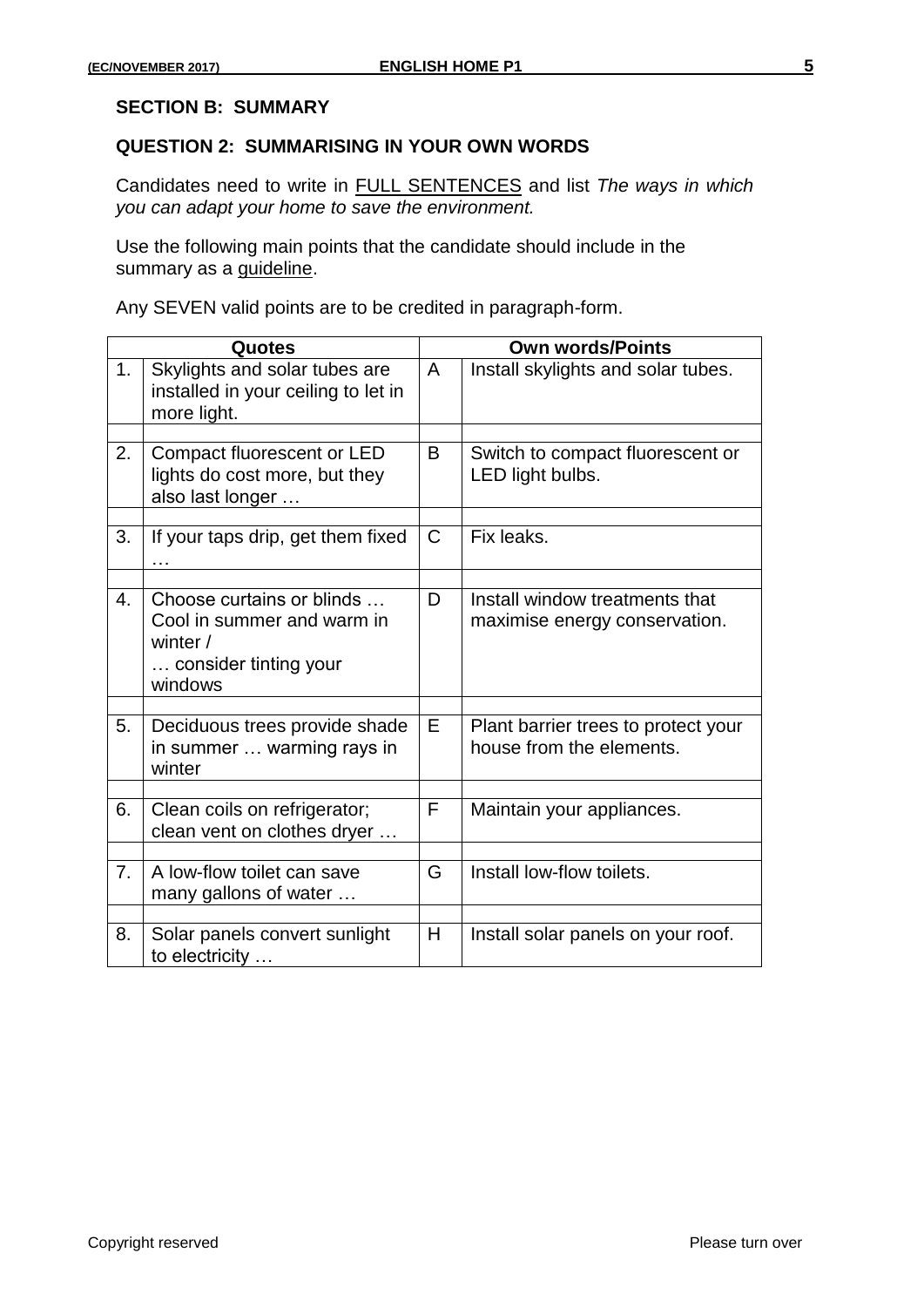# **PARAGRAPH**

Saving the environment can be made easy by starting with small changes in your home that can have a significant impact in the future. Installing skylights and solar tubes saves energy. Switch to compact fluorescent or LED light bulbs to save on energy. Fix leaks in plumbing and install window treatments that maximise energy conservation. By planting barrier trees you can protect your home from the elements. Maintain your appliances and install low-flow toilets to further save the environment. Installing solar panels on your roof can save you loads on electricity bills.

[92 words]

#### **Marking the summary:**

#### **The summary should be marked as follows:**

- **Mark allocation:**
	- o 7 marks for 7 points (1 mark per point)
	- o 3 marks for language
	- $\circ$  Total marks = 10
- **Distribution of language marks when candidate has not quoted verbatim:**
	- o 1–3 points correct: award 1 mark
	- o 4–5 points correct: award 2 marks
	- o 6–7 points correct: award 3 marks
- **Distribution of language marks when candidate has quoted verbatim:**
	- o 6–7 quotes: award no language mark
	- o 1–5 quotes: award 1 language mark

#### **NOTE:**

- **Word count:**
	- o Markers are required to verify the number of words used.
	- o Do not deduct any marks if the candidate fails to indicate the number of words used, or if the number of words used is indicated incorrectly. If the word limit is exceeded, read up to the last sentence above the stipulated upper limit and ignore the rest of the summary.

# **TOTAL SECTION B: 10**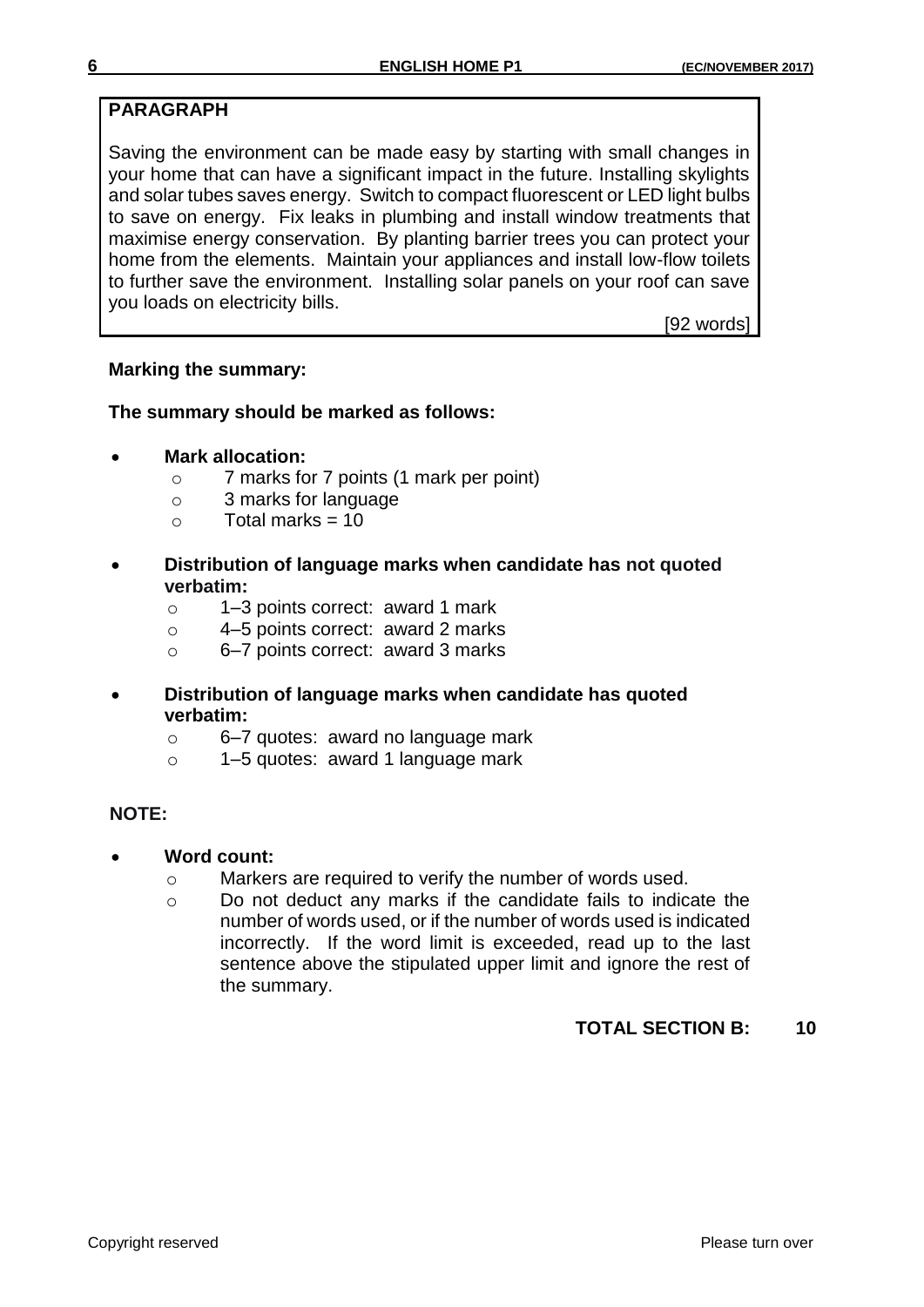### **SECTION C: LANGUAGE IN CONTEXT**

Marking SECTION C

- Spelling:
	- o One-word answers must be marked correctly even if the spelling is incorrect, unless the error changes the meaning of the word.
	- o In full-sentence answers, incorrect spelling should be penalised if the error is in the language structure being tested.
	- o Where an abbreviation is tested, the answer must be punctuated correctly.
	- o Sentence structures must be grammatically correct and given in full sentences/as per instruction.
	- o For multiple-choice questions, accept BOTH the letter corresponding with the correct answer AND/OR the answer written out in full as correct.

#### **QUESTION 3: ANALYSING ADVERTISING**

| message is conveyed much stronger than in question form.                                                                                                                                                                                                                                                               | (2)                                                                   |
|------------------------------------------------------------------------------------------------------------------------------------------------------------------------------------------------------------------------------------------------------------------------------------------------------------------------|-----------------------------------------------------------------------|
| The words in the graphic illustrate the contamination done to the water<br>by oil. The letters are pulled out of focus and gives the effect of an oily<br>sheen to the water ripples.                                                                                                                                  | (3)                                                                   |
| They want to show their social responsibility in preserving the<br>environment or future generations.                                                                                                                                                                                                                  | (2)                                                                   |
| Roses are part of nature and need clean water to survive. The<br>company's name is Rose, which immediately links to nature and what<br>this company aims to preserve. The logo which is a circular arrow<br>shows that the company wants to undo damage done to the<br>environment and return it to its former health. | (3)<br>้101                                                           |
|                                                                                                                                                                                                                                                                                                                        | It gives the effect of being more of a statement than a question. The |

#### **QUESTION 4: UNDERSTANDING OTHER ASPECTS OF THE MEDIA**

#### **TEXT E: CARTOON**

- 4.1 Eve's play piece is the minibus taxi and the "*vroom*" illustrates the speed with which it travels and goes ahead of everyone and "*screech*" illustrates the suddenness with which it stops where it likes. (2)
	-
- 4.2 The irony is that one would expect one's car to be safe once it is found by the police and returned in one piece. The opposite has happened here and great damage has been done to the car. Not even the police can be trusted these days. (3)
- 4.3 They seem to be disgusted by Grandma's stroke of beginners' luck. Eve and Madam's eyes are only half open. Madam has her head resting in her hand and Eve's mouth is downturned. (2)